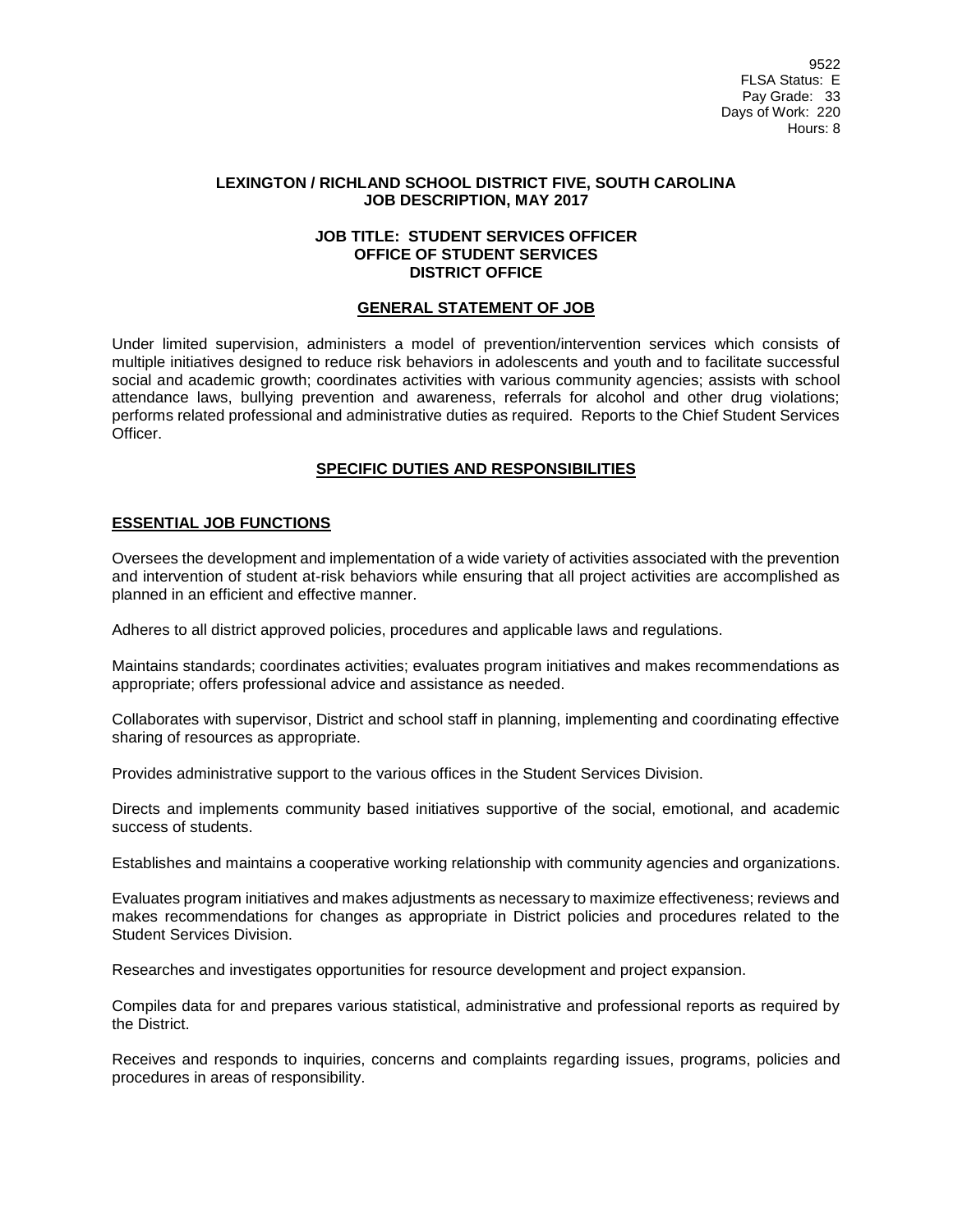Prepares and/or processes budget documents, applicable reports, project evaluations, meeting minutes, memos, correspondence, etc.

Operates a vehicle and a variety of equipment such as a computer, printer, typewriter, fax machine, copier, calculator, telephone, etc.; uses clerical, copier, computer supplies.

Interacts and communicates with various groups and individuals such as the immediate supervisor, coworkers, school teachers and principals, guidance counselors, other District administrators and staff, various committees, parents and students.

Attends training, conferences, workshops, etc. as appropriate to enhance job knowledge and skills.

# **ADDITIONAL JOB FUNCTIONS**

Performs routine administrative / office tasks as required, including but not limited to preparing reports and correspondence, copying and filing documents, answering the telephone, sending and receiving faxes, emails, and entering and retrieving computer data, etc.

Performs related duties as required.

# **MINIMUM TRAINING AND EXPERIENCE**

Requires a Master's degree in education, school administration, human services, guidance, or related field supplemented by a minimum of five years of experience in public education, or an equivalent combination of education, training and experience that provides the required knowledge, skills and abilities. Must possess a valid state driver's license.

### MINIMUM QUALIFICATIONS OR STANDARDS REQUIRED TO PERFORM ESSENTIAL JOB FUNCTIONS

Physical Requirements: Requires sedentary work that involves walking or standing some of the time and involves exerting up to 10 pounds of force on a recurring basis or routine keyboard operations.

**Data Conception**: Requires the ability to compare and/or judge the readily observable functional, structural or compositional characteristics (whether similar to or divergent from obvious standards) of data, people or things.

**Interpersonal Communications**: Requires the ability of speaking and/or signaling people to convey or exchange information. Includes giving assignments and/or directions to subordinates and receiving assignments and/or direction from supervisor.

**Language Ability**: Requires ability to read a variety of professional, financial and legal reports and documentation, policy and procedure manuals, job applications, etc. Requires the ability to prepare general reports, presentation materials, correspondence, recommendations, etc., with proper format, punctuation, spelling and grammar, using all parts of speech. Requires the ability to speak with and before others with poise, voice control and confidence.

**Intelligence**: Requires the ability to apply principles of logical thinking to define problems, collect data, establish facts and draw valid conclusions; to deal with several abstract and concrete variables. Requires the ability to apply influence systems in supervising staff; to learn and understand relatively complex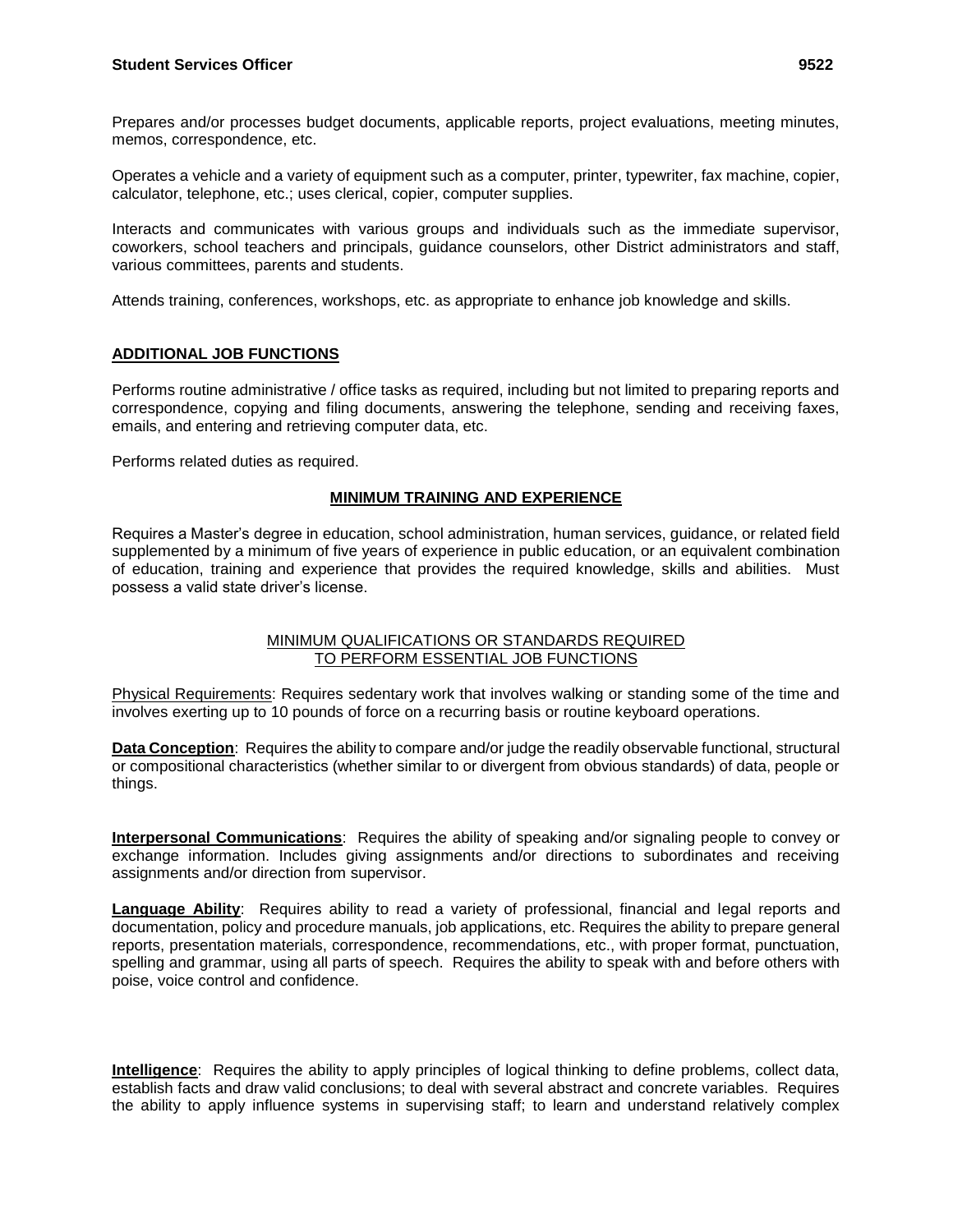principles and techniques; to make independent judgments in absence of supervision; to acquire knowledge of topics related to primary occupation. Must have the ability to comprehend and interpret received information.

**Verbal Aptitude**: Requires the ability to record and deliver information, to explain procedures, to follow and give verbal and written instructions; to counsel and teach employees. Must be able to communicate effectively and efficiently with persons of varying educational/cultural backgrounds and in a variety of technical and/or professional languages including human resource management, education, education administration, etc.

**Numerical Aptitude**: Requires the ability to add and subtract totals, to multiply and divide, to determine percentages and decimals and to determine time. Must be able to use practical applications of statistics.

**Form/Spatial Aptitude**: Requires the ability to inspect items for proper length, width and shape, and visually read various information.

**Motor Coordination**: Requires the ability to coordinate hands and eyes using office machinery.

**Manual Dexterity**: Requires the ability to handle a variety of items, keyboards, office equipment, control knobs, buttons, switches, catches, etc. Must have minimal levels of eye/hand/foot coordination.

**Color Discrimination**: Requires the ability to differentiate colors and shades of color.

**Interpersonal Temperament**: Requires the ability to deal with people beyond giving and receiving instructions. Must be adaptable to performing under significant stress when confronted with emergency situations or tight deadlines. The worker may be subject to tension as a regular, consistent part of the job.

**Physical Communications**: Requires the ability to talk and hear: (talking: expressing or exchanging ideas by means of spoken words; hearing: perceiving nature of sounds by ear).

## **PERFORMANCE INDICATORS**

**Knowledge of Job:** Has thorough knowledge of the methods, procedures and policies of the School District as they pertain to the performance of duties of the Student Services Officer. Has knowledge of the functions and interrelationships of the District and other governmental agencies. Is knowledgeable in the laws, ordinances, standards and regulations pertaining to the specific duties and responsibilities of the position. Is able to help ensure departmental and District compliance with all labor / human resources laws and regulations. Has considerable knowledge of and skill in planning, implementing and managing employee recruitment and retention programs and activities. Has knowledge of interviewing and negotiation tools and techniques. Is able to develop and maintain a positive rapport with District employees. Is able to make sound, educated decisions. Knows how to plan, organize and direct a support staff. Knows how to apply supervisory and managerial concepts and principles; has knowledge of administrative principles involved in developing, directing and supervising various programs and related activities. Has the ability to offer instruction and advice to subordinates and co-workers regarding departmental policies, methods and regulations. Is able to perform employee evaluations and to make recommendations based on results. Has the ability to offer training and assistance to co-workers and employees of other departments as required. Has the ability to use independent judgment and discretion in supervising various programs including the handling of emergency situations, determining procedures, setting priorities, setting schedules, maintaining standards, planning for future District needs and resolving problems. Has the ability to plan and develop daily, short- and long-term goals related to District purposes. Is able to take the initiative to complete the duties of the position without the need of direct supervision. Has the ability to plan, organize and prioritize daily assignments and work activities. Has the ability to learn and utilize new skills and information to improve job performance and efficiency. Has knowledge of proper English usage, punctuation, spelling and grammar. Has knowledge of modern office practices and technology; has skill in the use of computers for word and data processing and records management. Has the mathematical ability to handle required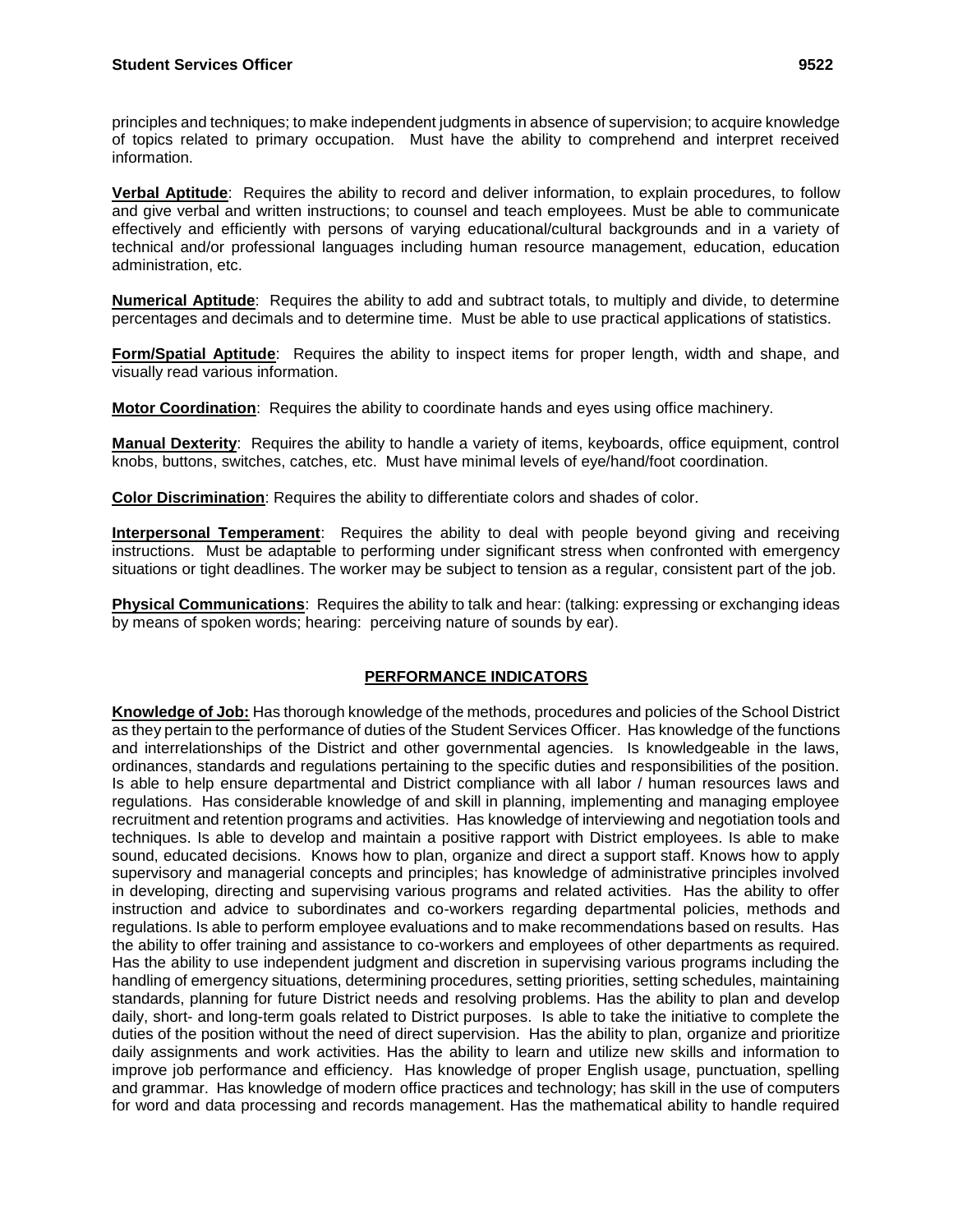calculations. Is able to read and interpret complex materials pertaining to the responsibilities of the job. Is able to assemble and analyze information and make written reports and records in a concise, clear and effective manner. Is able to maintain confidentiality as required. Is able to produce quality work despite the stress of deadlines. Has knowledge of the terminology and various professional languages used within the department. Knows how to maintain effective relationships with personnel of other departments, professionals and members of the public through contact and cooperation. Knows how to make public presentations. Knows how to react calmly and quickly in emergency situations. Has knowledge of the occupational hazards and safety precautions of the industry.

**Quality of Work**: Maintains high standards of accuracy in exercising duties and responsibilities. Exercises immediate remedial action to correct any quality deficiencies that occur in areas of responsibility. Maintains high quality communication and interaction with internal and external entities with whom the position interacts.

**Quantity of Work**: Performs described Essential Functions and related assignments efficiently and effectively in order to produce quantity of work which consistently meets established standards and expectations.

**Dependability**: Assumes responsibility for completing assigned work. Completes assigned work within deadlines in accordance with directives, policy, standards and prescribed procedures. Maintains accountability for assigned responsibilities in the technical, human and conceptual areas.

**Attendance**: Attends and remains at work regularly and adheres to policies and procedures regarding absenteeism and tardiness. Provides adequate notice to higher management with respect to vacation time and leave requests.

**Initiative and Enthusiasm**: Maintains an enthusiastic, self-reliant and self-starting approach to meet job responsibilities and accountabilities. Strives to anticipate work to be accomplished, and initiates proper and acceptable action for the completion of work with a minimum of supervision and instruction.

**Judgment**: Exercises analytical judgment in areas of responsibility. Identifies issues or situations as they occur and specifies decision objectives. Identifies or assists in identifying alternative solutions to issues or situations. Implements decisions in accordance with prescribed and effective policies and procedures and with a minimum of errors. Seeks expert or experienced advice where appropriate and researches issues, situations and alternatives before exercising judgment.

**Cooperation**: Accepts supervisory instruction and direction and strives to meet the goals and objectives of same. Questions such instruction and direction when clarification of results or consequences are justified, i.e., poor communications, variance with established policies or procedures, etc. Offers suggestions and recommendations to encourage and improve cooperation intra- and inter-departmentally.

**Relationships with Others**: Shares knowledge with managers, supervisors and co-workers for mutual benefit. Contributes to maintaining high morale among all employees. Develops and maintains cooperative and courteous relationships inter- and intra-departmentally, and with external entities with whom the position interacts. Tactfully and effectively handles requests, suggestions and complaints in order to established and maintain good will. Emphasizes the importance of maintaining a positive image.

**Coordination of Work**: Plans and organizes daily work routine. Establishes priorities for the completion of work in accordance with sound time-management methodology. Avoids duplication of effort. Estimates expected time of completion of work elements and establishes a personal schedule accordingly. Attends required meetings, planning sessions and discussions on time. Implements work activity in accordance with priorities and estimated schedules.

**Safety and Housekeeping**: Adheres to all established safety and housekeeping standards. Ensures such standards are not violated.